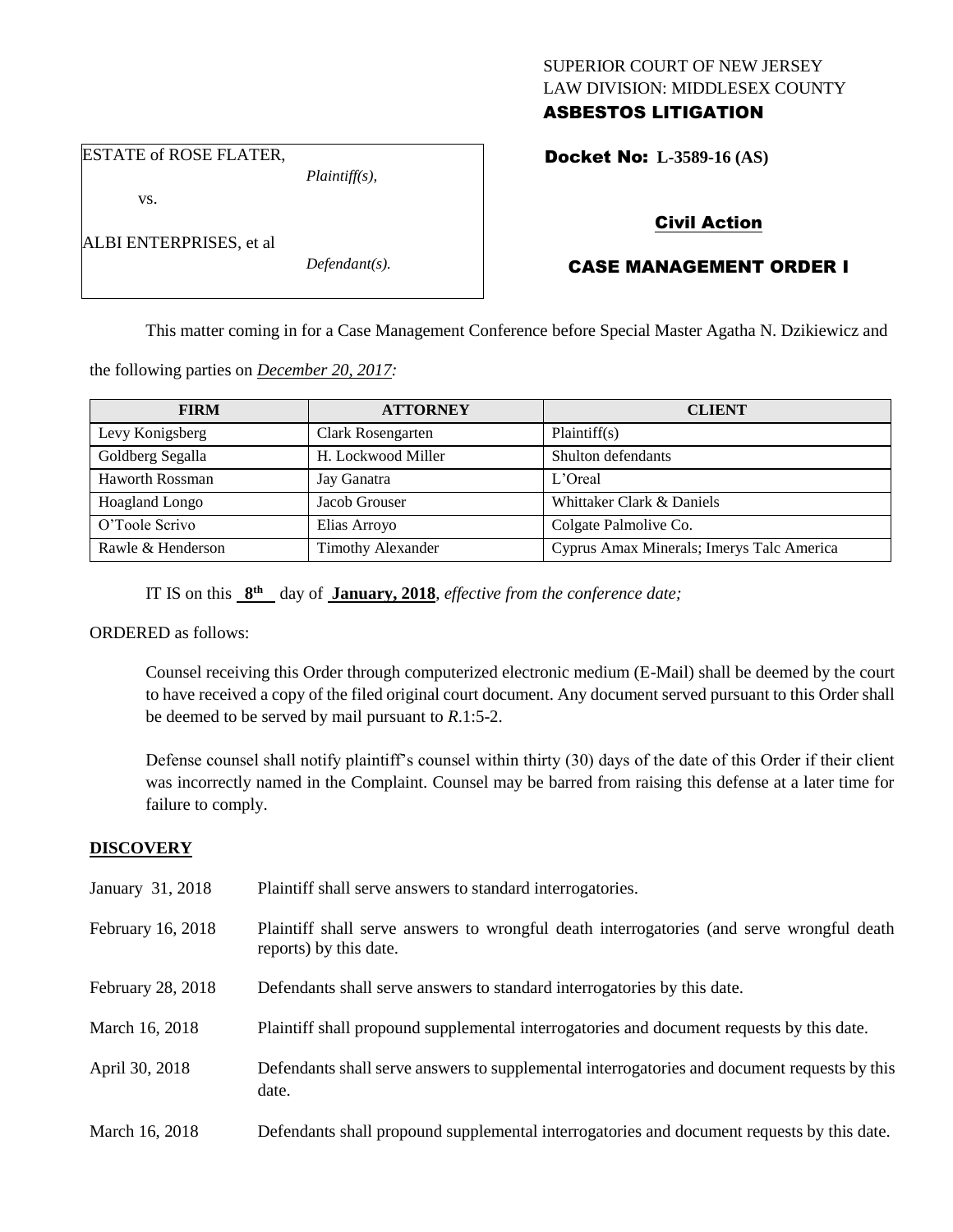| April 30, 2018  | Plaintiff shall serve answers to supplemental interrogatories and document requests by this<br>date.                                                                                                        |
|-----------------|-------------------------------------------------------------------------------------------------------------------------------------------------------------------------------------------------------------|
| July 31, 2018   | Fact discovery, including depositions, shall be completed by this date. Plaintiff's counsel shall<br>contact the Special Master within one week of this deadline if all fact discovery is not<br>completed. |
| August 31, 2018 | Depositions of corporate representatives shall be completed by this date.                                                                                                                                   |

#### **EARLY SETTLEMENT**

December 7, 2018 Settlement demands shall be served on all counsel and the Special Master by this date.

#### **SUMMARY JUDGMENT MOTION PRACTICE**

- October 19, 2018 Plaintiff's counsel shall advise, in writing, of intent not to oppose motions by this date.
- November 2, 2018 Summary judgment motions shall be filed no later than this date.
- November 30, 2018 Last return date for summary judgment motions.

#### **MEDICAL DEFENSE**

January 31, 2018 Plaintiff shall serve executed medical authorizations (along with answers to interrogatories) by this date. January 31, 2018 Plaintiff shall serve a diagnostic medical report and any medical records in plaintiff's possession by this date. October 1, 2018 Plaintiff shall serve medical expert reports by this date. January 31, 2019 Defendants shall identify its medical experts and serve medical reports, if any, by this date. In addition, defendants shall notify plaintiff's counsel (as well as all counsel of record) of a joinder in an expert medical defense by this date.

#### **LIABILITY EXPERT REPORTS**

- October 1, 2018 Plaintiff shall identify its liability experts and serve liability expert reports or a certified expert statement by this date or waive any opportunity to rely on liability expert testimony.
- January 31, 2019 Defendants shall identify its liability experts and serve liability expert reports, if any, by this date or waive any opportunity to rely on liability expert testimony.

#### **ECONOMIST EXPERT REPORTS**

- October 31, 2018 Plaintiff shall identify its expert economists and serve expert economist report(s), if any, by this date or waive any opportunity to rely on economic expert testimony.
- January 31, 2019 Defendants shall identify its expert economists and serve expert economist report(s), if any, by this date or waive any opportunity to rely on economic expert testimony.

 $\_$  ,  $\_$  ,  $\_$  ,  $\_$  ,  $\_$  ,  $\_$  ,  $\_$  ,  $\_$  ,  $\_$  ,  $\_$  ,  $\_$  ,  $\_$  ,  $\_$  ,  $\_$  ,  $\_$  ,  $\_$  ,  $\_$  ,  $\_$  ,  $\_$  ,  $\_$  ,  $\_$  ,  $\_$  ,  $\_$  ,  $\_$  ,  $\_$  ,  $\_$  ,  $\_$  ,  $\_$  ,  $\_$  ,  $\_$  ,  $\_$  ,  $\_$  ,  $\_$  ,  $\_$  ,  $\_$  ,  $\_$  ,  $\_$  ,